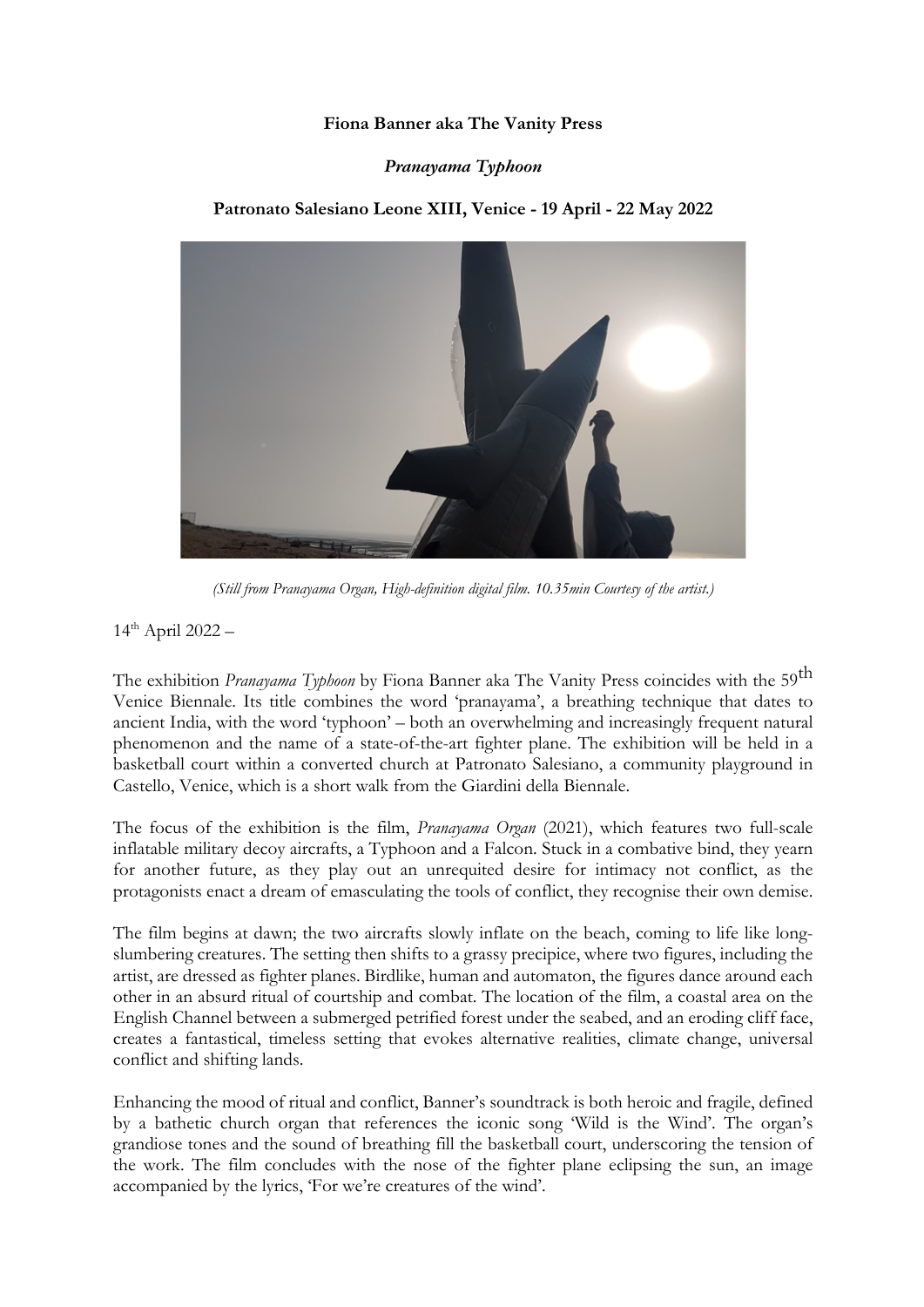**Fiona Banner** comments: *"The decoy inflatable planes exist to create an image of power, and heroic force, but they are puffed up posturing beasts. With the wind knocked out of them they speak of our vulnerability and hubris, more than our power, our bathos. Venice seems like a resonant context for this work, which is ultimately personal, but considers that conflict and climate cannot be seen separated, it is a failure of our language, it is borders, and boundaries and territory, crossings, freight – conflict."*

A seascape painting*, Capitalist, Capitalist, Capitalist (ellipsis)*, sits atop the basketball hoop, one of Banner's series of found paintings in which the original subjects, seafaring vessels, battleships and destroyers, are painted out, replaced with black, oil-painted full stops. Though Banner is known for her text based works she has returned to this abstract form of language over the years, the full stop works punctuating her studio practice. To begin with these anti-texts were a way of exploring a crisis in her own language, here they are deployed to investigate a wider crisis of language; a failure of communication, of language adrift on the precipice.

In 2020, Banner deployed an ellipsis of granite hewn full stop sculptures in an action with Greenpeace to highlight a failure to fully protect Marine Protected Areas around the UK from destructive fishing practices. Two were deployed at the Dogger Bank, where they now exist on the seabed and one outside DEFRA. Following this and a longer sustained campaign by Greenpeace, in April 2022 the UK government committed to a total ban on bottom trawling in the Doggerbank Marine Protected Area.

Also on display at the Patronato is a published film *Dear Bathos,\_\_\_\_\_\_\_\_\_\_Love.,* which is an address to our state of desire, hubris, and fragility.

The setup of the basketball court within the church becomes an apt theatre in Venice for the installation's themes of spirituality, environment, ritual and conflict. The film, music and setting all combine to create a space of contending ideas – grandiosity, bathos, brutality and nature.

There is a publication to accompany the exhibition featuring a text by Joanna Pocock and *The Woods Decay, The Woods Decoy and Fall A Noh Play in Three Acts* (2021), a collaborative and performative text, by the Tom McCarthy as T (Typhoon) and Banner as F (Falcon).

# **ENDS --**

For further information, please contact: Carlotta Dennis-Lovaglio at Scott & Co

carlotta@scott- andco.com

# **Notes to Editors**

**Address:** Patronato Salesiano Leone XIII, Calle san Domenico, 1285 30122 Castello Venezia **Exhibition dates:** 19 April - 22 May 2022 **Opening times:** 11am – 7pm, Tuesday – Sunday. Closed on Mondays.

# **About** *Pranayama Organ*

*Pranayama Organ* (2021) was first exhibited at Barakat Gallery, Seoul during the city's lockdown.

The soundtrack for *Pranayama Organ* was recorded by Banner and friends in an empty East London church during the 2021 lockdown.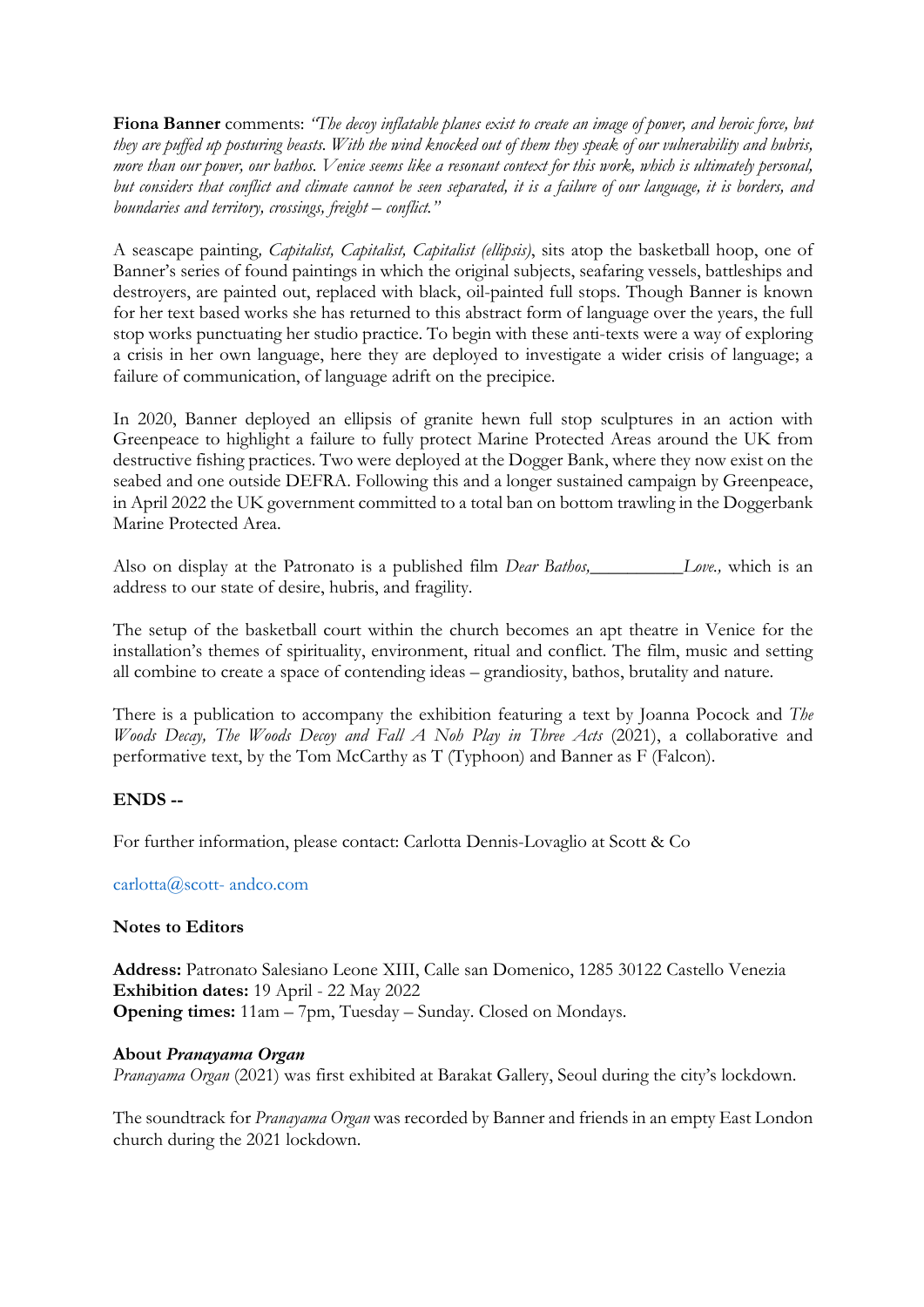The song 'Wild is the Wind' referenced in the soundtrack was originally written by Dimitri Tiomkin and first recorded in 1957, by Johnny Mathis for the film of the same name.

*Pranayama Organ* was filmed on the beach at Pett Level, on the south coast of England, bordering the English Channel, where Banner has a studio.

In 1980 David Bowie filmed the video for his song *Ashes to Ashes* on the same beach at Pett Level.

In recent years record numbers of refugees have crossed the English Channel in small boats, some arriving onto this beach.

# **About the** *Patronato Salesiano*

This is the first time the Salesiano has hosted an exhibition. Banner's project actively supports the egalitarian ethos of the community center, social enterprise and the only youth centre in Venice open to kids every day.

# **About Greenpeace action and April 2022 Government announcement**

John Sauven, Head of Greenpeace UK: "The Fullstop Ellipsis action created not only an iconic image of defiance, but a concrete barrier to trawling. Not often does art and activism form such a poignant and practical protest, that creates a real legacy.

The UK Government has just committed to respecting the whole of the UK Doggerbank, Marine Protected Area with a total ban on bottom trawling (and all gear that that touches or comes close to the sea bed), after decades of brutal, destructive fishing. This is where Banner's granite full stop sculptures were delivered ("for squid not quid") as part of a massive underwater barrier built by Greenpeace.

Banner, working alongside Greenpeace activists, also dropped a huge Full Stop sculpture onto the doorstep of the Department of Environment, Farming and Rural Affairs (Defra) to call out the governments, as part of this action."

Fiona Banner aka The Vanity Press: "The full stop sculptures are symbols of language on the precipice, blown-up, made physical and confrontational, they symbolise an impasse and crisis in language. They are agents for change... for squid not quid! Seventy percent of the planet is ocean, it is our most critical ally in the fight against climate change. The seabed is invisible to us, if we could see what is being done to it there is no way we would allow it. The Full stops will exist on the bottom of the sea, forming part of a barrier to bottom trawling. The seabed is the bottom line."

# **About Fiona Banner aka The Vanity Press**

Born 1966 Merseyside, Fiona Banner lives and works in UK.

Her work explores gender, language and publishing through a range of mediums, including drawing, sculpture, performance and the moving image. The struggle between language and its limitations is central to Banner's work. With an interest in how conflict is mythologised through popular culture, her early work took the form of 'wordscapes' or 'still films', blow-by-blow